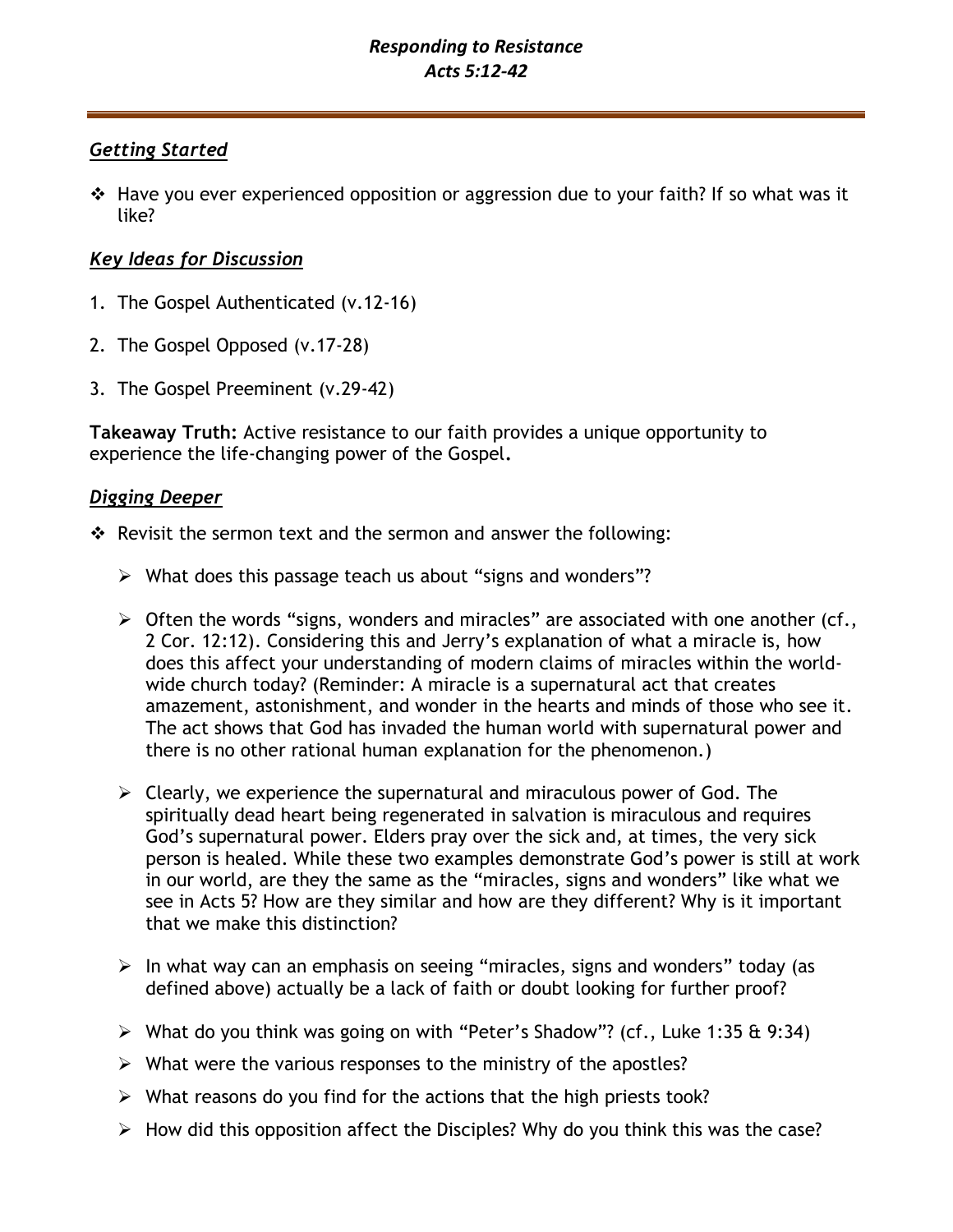# *Apply It!*

- ❖ What do you learn from this passage about obeying human authority and obeying divine authority?
- ❖ In what ways is the Gospel Preeminent in this passage? What are some practical ways the Gospel can be preeminent in our lives and in our church?
- ❖ Think of someone in your life who is resistant to the gospel and, perhaps, engages with you in their resistance. How have you responded in the past and do you need to respond differently the next time the topic of your faith comes up?

# *Think About It!*

*We are not a new philosophy but a divine revelation. That's why you can't just exterminate us; the more you kill the more we are. The blood of the martyrs is the seed of the church… those who see us die, wonder why we do, for we die like the men you revere, not like slaves or criminals. And when they find out, they join us. (Tertullian)*

Note from Pastor Jerry: For this year's CG questions, group resources and Bible studies from John Stott (Acts Seeing the Spirit at Work), John MacArthur (MacArthur Bible Studies: Acts), Jack Hayford (Kingdom Power) and Max Lucado (Life Lessons from the Book of Acts) are used in addition to original material.